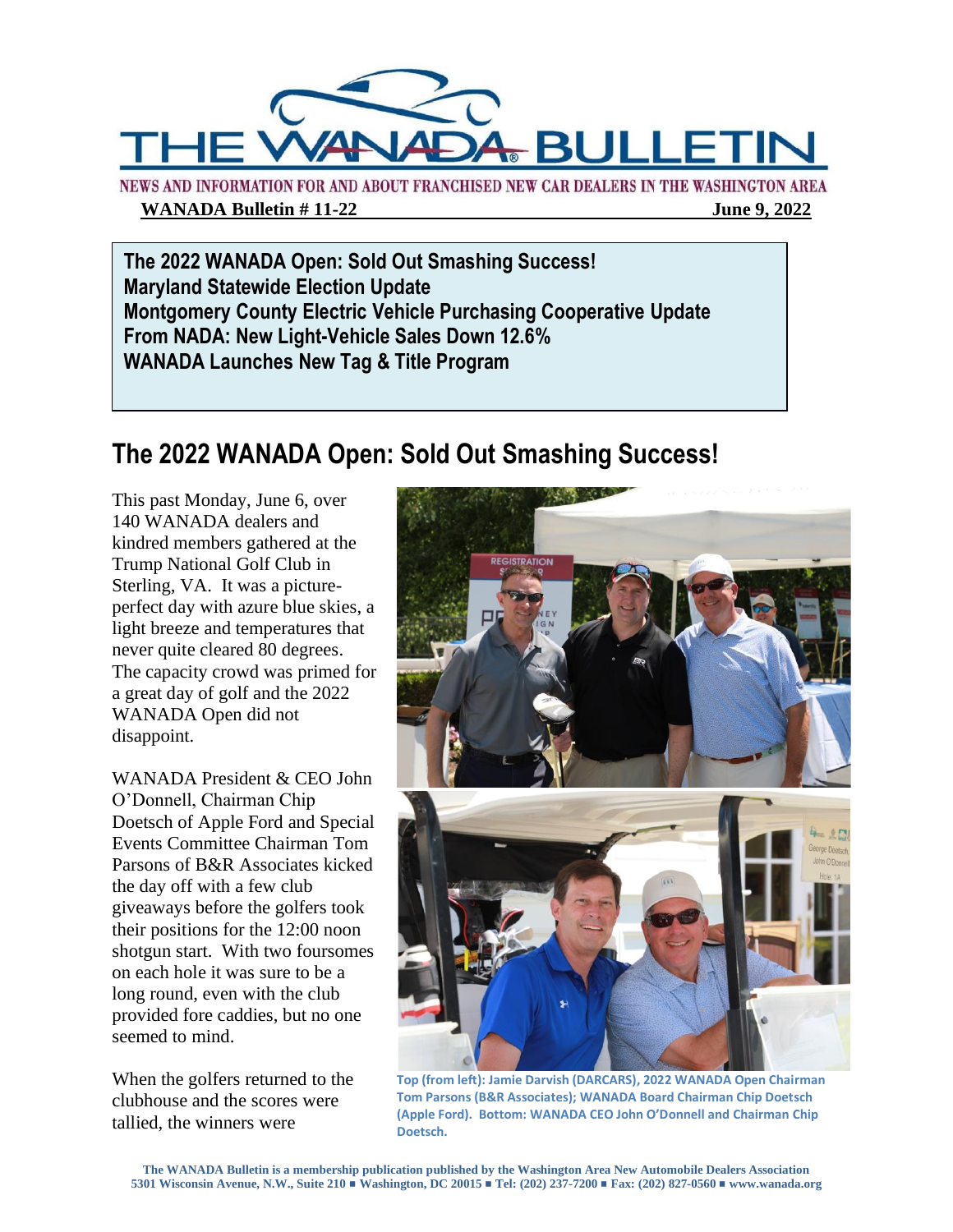announced as a foursome from Penney Design Group and Doyle Construction (Bortie Twiford, Ryan Tendall, Ed Metcalfe, Mike Doyle). The runners up were from Jim Coleman Automotive (Kevin Cohan, Greg Corbutt, Nate Cohan, Nick West) and third went to a group from JM&A (Megan Kenary, Paul Bruce, Eugene Kim, Alex Nowak).

Lots of great door prizes were also awarded. In addition to the usual golf swag, there were Yeti coolers, several high-end electronics and more. A 50/50 raffle of over \$1,000 was also awarded, the proceeds of which went to benefit WANADA's [nonprofit technician training program.](http://www.adei-programs.org/) Finally, B&R Associates had a special "Beat B&R" event where players who shot better than B&R's resident scratch golfer on their designated hole were likewise entered into a raffle, the lucky winner of which walked away with a cash prize.

WANADA would also like to thank the many sponsors who contributed to making the 2022 Open such a memorable event. They are as follows:

ACV AUCTIONS B&R ASSOCIATES BAKER TILLY BANK OF AMERICA BEL AIR AUTO AUCTION BG CROVATO PRODUCTS & SERVICES BMO HARRIS BANK CAPITAL AUTOMOTIVE CARFAX, INC. CBM CHESAPEAKE CONTRACTING GROUP CHESAPEAKE PETROLEUM & SUPPLY DIAMOND DEALER SERVICES DKP ADMINISTRATION DOYLE CONSTRUCTION EASYCARE ENTERPRISE FORVIS HARGROVE JM&A GROUP M&T BANK MERRILL - THE KIRVAN GROUP NBC UNIVERSAL LOCAL PAYROLL NETWORK PDP GROUP PENNEY DESIGN GROUP PORTER CONSTRUCTION

RBC - THE KEATS GROUP RELIANTCY **SUNDUN TRUIST** WANADA INSURANCE **ZURICH** 



**The foursome from the Ted Britt Auto Group.**

### **Maryland Statewide Election Update**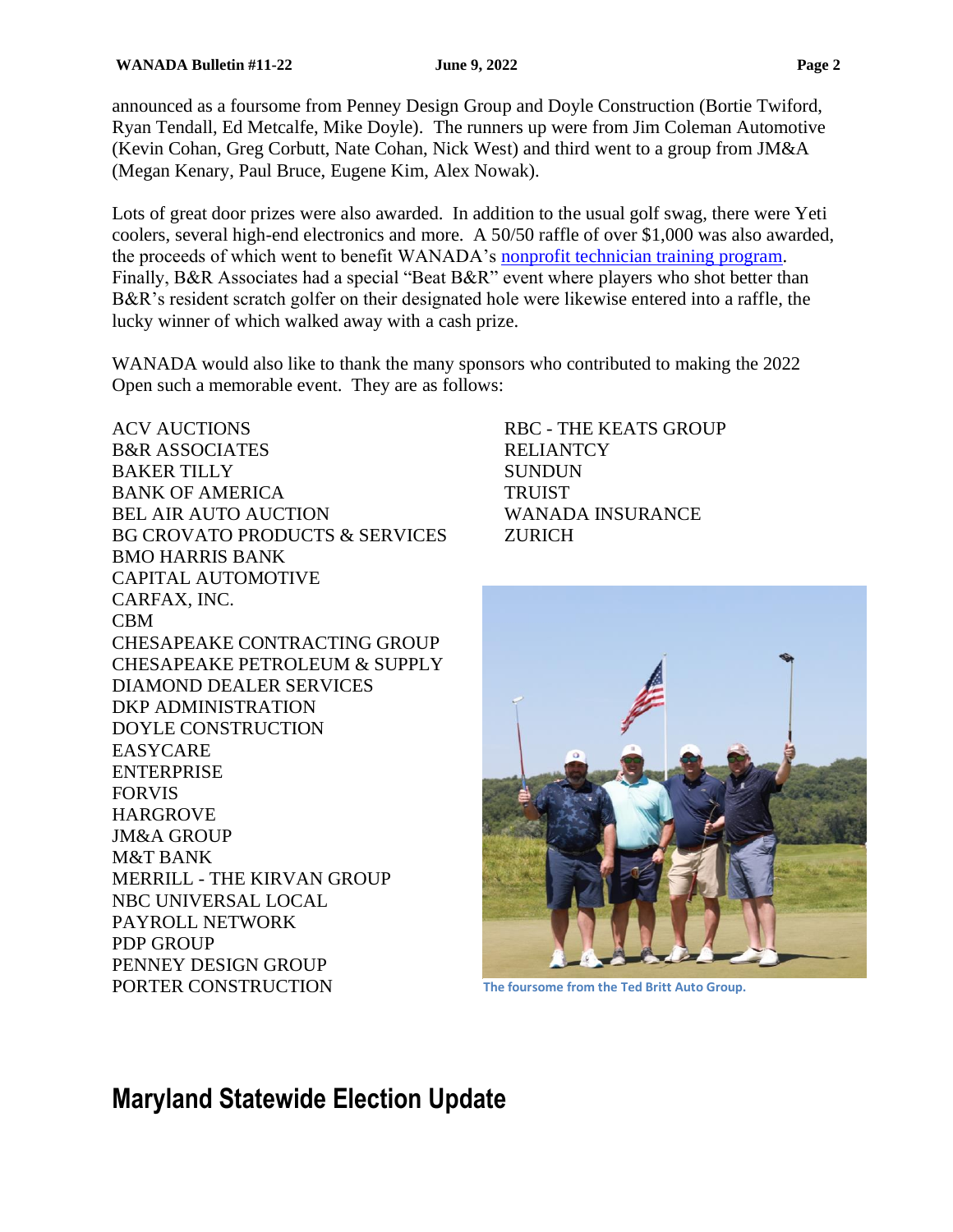For everyone interested in the current elections in the state of Maryland, the Sunday edition of The Baltimore Sun (June 5, 2022) contained their latest polling results. The latest election dates are also noteworthy considering the delays and other reschedules that have occurred for various reasons.

#### **Maryland Primary Election Polling Alert**

The first public poll of the primary election cycle has been released and "undecided" is leading for both the Governor's and Comptroller's races. With the July 19<sup>th</sup> primary fast approaching, and mail in ballots set to be received over the next several weeks, – campaigns will be increasing their efforts to influence Maryland voters. See below for results from the Baltimore Sun/University of Baltimore poll and other key election dates.

#### **Democratic Primary for Governor**

| Undecided:            | 31% |  |
|-----------------------|-----|--|
| Peter Franchot:       | 20% |  |
| Wes Moore:            | 15% |  |
| Tom Perez:            | 12% |  |
| <b>Rushern Baker:</b> | 7%  |  |
| Doug Gansler:         | 4%  |  |
| John King:            | 4%  |  |
| 4.1% Margin of error  |     |  |

#### **Republican Primary for Governor**

| Undecided:           | 42% |
|----------------------|-----|
| Kelly Schulz:        | 27% |
| Dan Cox:             | 21% |
| 4.7% Margin of error |     |

#### **Democratic Primary for Comptroller**

| Undecided:           | "More than half" |
|----------------------|------------------|
| Brooke Lierman:      | 28%              |
| Tim Adams:           | 19%              |
| 4.1% Margin of error |                  |

Harford County Executive Barry Glassman faces no primary challenge for the Republican nomination for Comptroller.

#### **Key Election Dates:**

June  $14<sup>th</sup>$  – First pre-primary campaign finance report due July  $7<sup>th</sup> - July 14<sup>th</sup> - Early voting$ July 8th – Second pre-primary campaign finance report due July 19 – Primary election day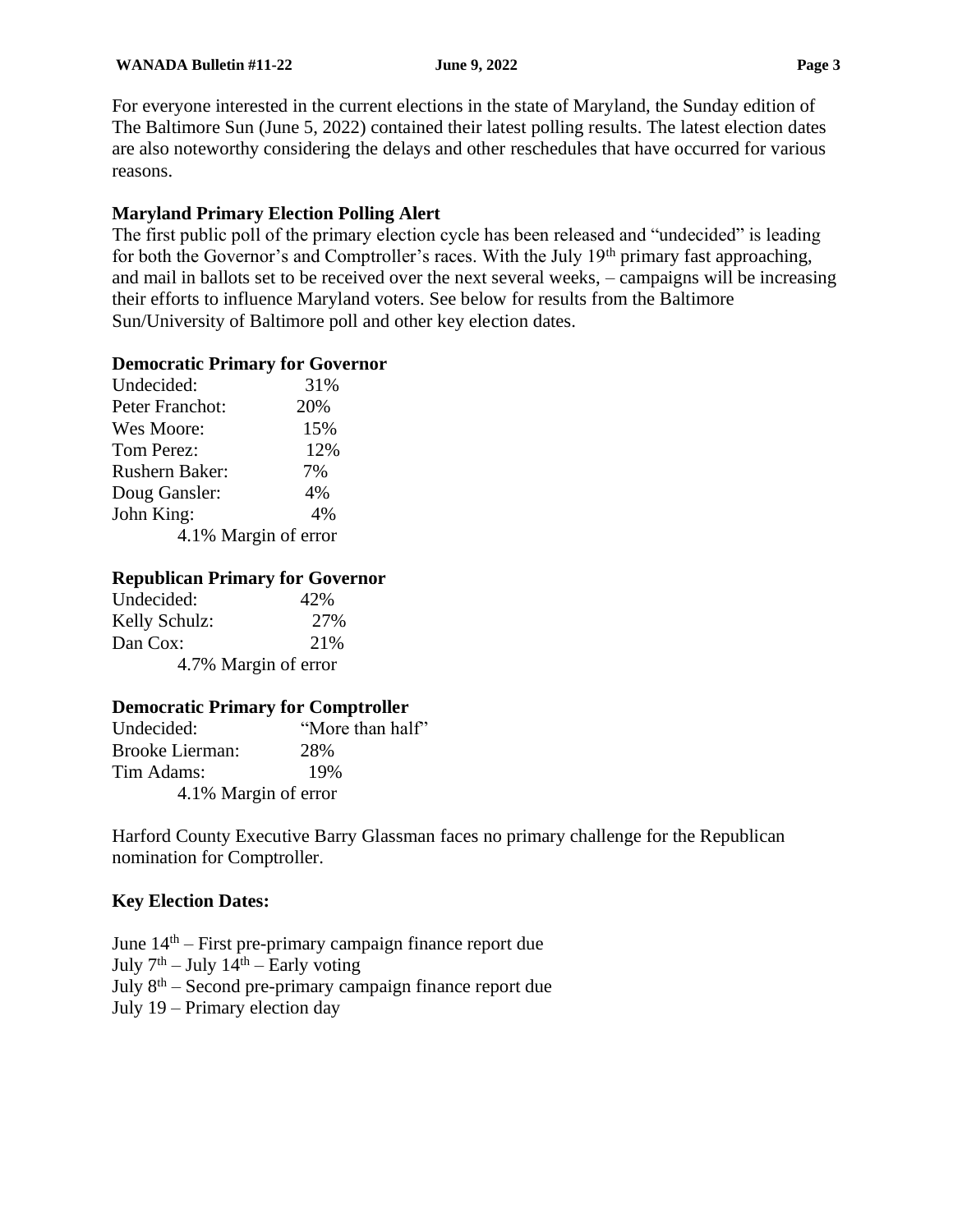## **Montgomery County Electric Vehicle Purchasing Cooperative Update**

Many of you are aware of the new initiative in [Montgomery](https://www.montgomerycountymd.gov/green/zev/index.html) County known as the Montgomery [County Electric Vehicle Purchasing Cooperative](https://www.montgomerycountymd.gov/green/zev/index.html) (EVPC).The Cooperative's Pilot Phase launched in January 2022 with the purpose of making it easier for county residents to adopt EVs. They seek to accomplish this goal by demystifying EV and EV charging technology, dispelling myths, highlighting the experience of local EV drivers, and providing accurate information on the benefits of EVs and the resources available to support EV adoption. The EVPC's Pilot Phase met its goal to secure 1,000 EV Pledges from County residents by May 31.

The program also has "Electrified Dealers", which are their preferred partners to ostensibly refer customers interested in purchasing EVs. If you have not already signed up to become a partner dealership, you can find more information [here.](https://www.montgomerycountymd.gov/green/zev/ev-dealers.html)

The Pilot Phase is complete and Montgomery County will now manage the program directly moving forward. For more specific inquiries, contact [@Booher, Brian,](mailto:Brian.Booher@montgomerycountymd.gov) Montgomery County's new Senior ZEV Planning Specialist, who will now serve as the primary point of contact for the EVPC.

## **From NADA: New Light-Vehicle Sales Down 12.6%**

New light-vehicle sales fell 12.6% in May 2022 to a SAAR of 12.7 million units, and were down 24.9% from May 2021. May's SAAR was below expectations of a SAAR in the mid-13 millions, increasing the risk that the Q2 average SAAR won't improve on the first quarter's average SAAR of 14.1 million. Still, we expect sales in June 2022 to improve compared with May 2022.

As has been the case since about this time last year and despite high consumer and fleet demand, May 2022's sales pace was held back by limited new-vehicle inventory across the country. OEMs have also prioritized production of higher-trimmed, and thus more expensive, vehicles. In addition, OEMs cut incentive spending—already at record lows in April—further in May. According to J.D. Power, average incentive spending per unit in May 2022 is expected to be just \$965. A richer mix of vehicles, coupled with low incentive spending, has helped push transaction prices higher. J.D. Power expects the average transaction price in May 2022 to total \$44,832, a record for the month of May and up 15.7% year-over-year.

High values for consumers' trade-ins have increased the equity they have in those vehicles and that higher equity has helped keep average new-vehicle monthly payments from increasing as much as new-vehicle transaction prices over the past year. According to J.D. Power, the average monthly payment for a new-vehicle finance contract is expected to hit a record high of \$687, up \$90 from May 2021. That payment increase represents a year-over-year increase of 15.1%, still below the 15.7% increase year-over-year increase in transaction prices. Looking ahead, we expect that interest rates on new- and used-vehicle finance contracts will increase throughout the rest of the year as the Fed increases the federal funds rate in its effort to combat inflation. The Fed's two interest rate increases this year, totaling 75 basis points, have already pushed rates higher. J.D. Power says that the average interest rate on a new-vehicle finance contract in May 2022 is expected to be 4.92%, up 62 basis points year-over-year.